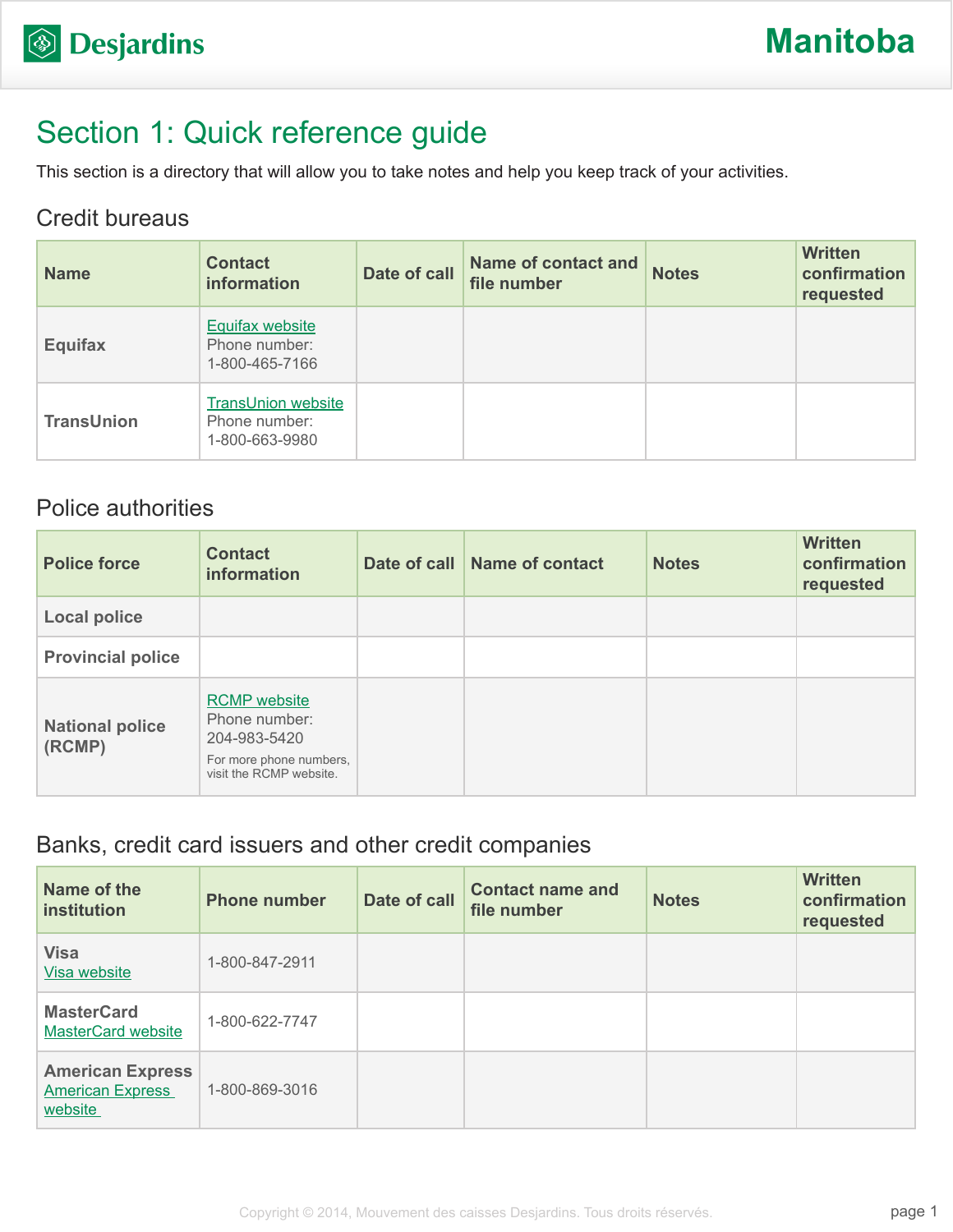

| Name of the<br>institution                                                                                                      | <b>Phone number</b> | Date of call | <b>Contact name and</b><br>file number | <b>Notes</b> | <b>Written</b><br>confirmation<br>requested |
|---------------------------------------------------------------------------------------------------------------------------------|---------------------|--------------|----------------------------------------|--------------|---------------------------------------------|
| <b>Canadian Bankers</b><br><b>Association -</b><br><b>List of banks</b><br>operating in<br>Canada<br><b>Association website</b> |                     |              |                                        |              |                                             |
| <b>Ombudsman for</b><br><b>Banking Services</b><br>and Investments<br>Ombudsman website                                         | 1-888-451-4519      |              |                                        |              |                                             |

### Other organizations that issue cards and licences

| Name of the<br>organization                                                                     | <b>Contact</b><br>information                                                                                                             | Date of call | <b>Name of contact and</b><br>file number | <b>Notes</b> | <b>Written</b><br>confirmation<br>requested |
|-------------------------------------------------------------------------------------------------|-------------------------------------------------------------------------------------------------------------------------------------------|--------------|-------------------------------------------|--------------|---------------------------------------------|
| <b>Employment</b><br>and Social<br><b>Development</b><br>Canada<br>(social insurance<br>number) | <b>ESDC</b> website<br>Phone number:<br>1-800-622-6232                                                                                    |              |                                           |              |                                             |
| <b>Passport Canada</b>                                                                          | Passport Canada<br>website<br>Phone number:<br>1-800-567-6868<br>Calls outside<br>Canada and the<br>U.S.: 819-997-8338                    |              |                                           |              |                                             |
| <b>International</b><br>driver's licences<br>(issued by CAA)                                    | <b>CAA</b> website<br><b>CAA Manitoba</b><br>Phone number:<br>204-262-6166 or<br>1-800-222-4357                                           |              |                                           |              |                                             |
| Immigration<br>and Citizenship<br><b>Canada</b>                                                 | Immigration and<br>Citizenship Canada<br>website<br>Phone number:<br>1-888-242-2100<br>For permanent<br>resident cards:<br>1-800-255-4541 |              |                                           |              |                                             |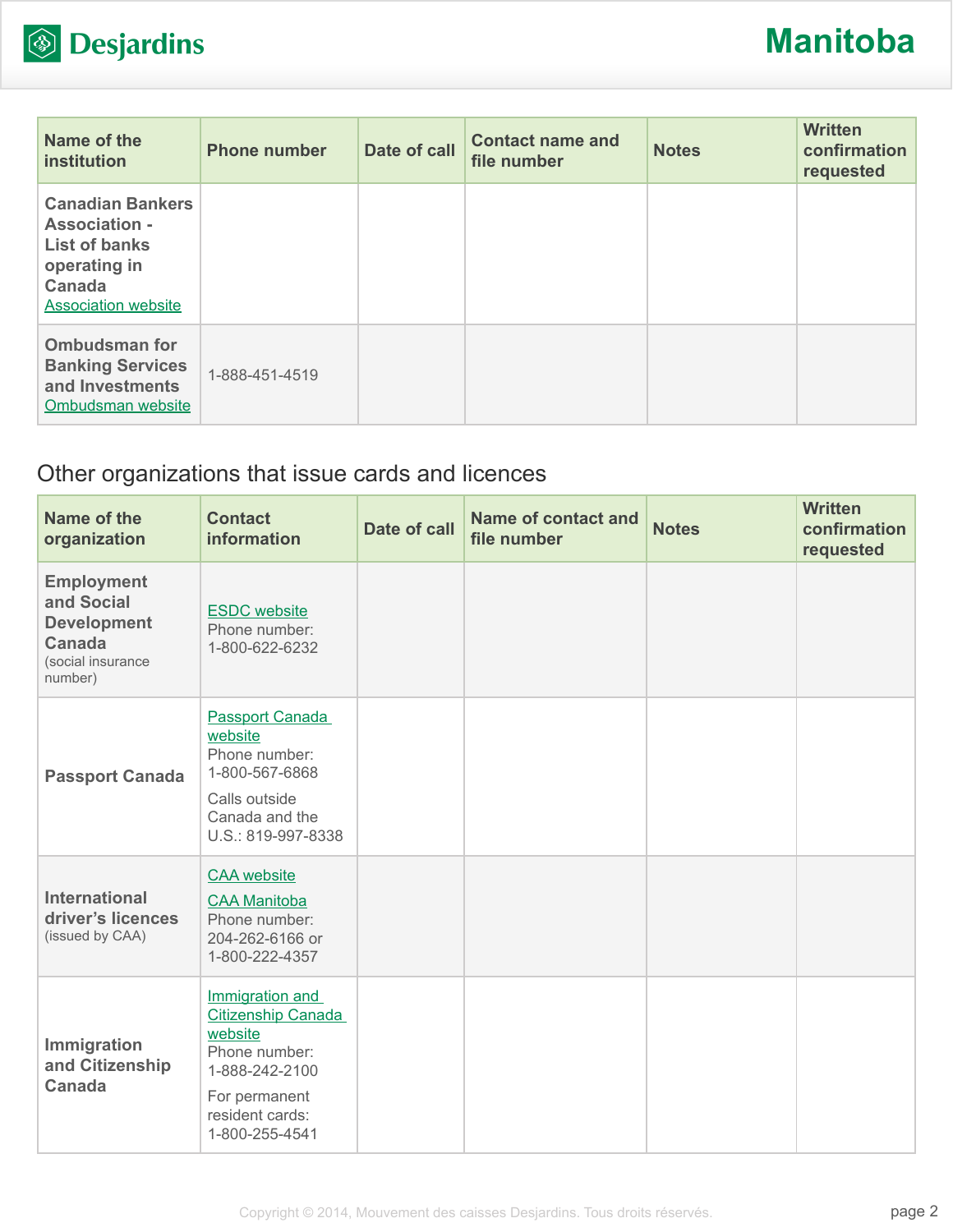

| Name of the<br>organization                                                               | <b>Contact</b><br>information                          | Date of call | <b>Name of contact and</b><br>file number | <b>Notes</b> | <b>Written</b><br>confirmation<br>requested |
|-------------------------------------------------------------------------------------------|--------------------------------------------------------|--------------|-------------------------------------------|--------------|---------------------------------------------|
| <b>Employment</b><br>and Social<br><b>Development</b><br>Canada<br>(Old Age Security)     | <b>ESDC</b> website<br>Phone number:<br>1-800-277-9915 |              |                                           |              |                                             |
| <b>Provincial health</b><br>card                                                          |                                                        |              |                                           |              |                                             |
| <b>Hospital cards</b>                                                                     |                                                        |              |                                           |              |                                             |
| <b>Other licensing</b><br>agencies                                                        |                                                        |              |                                           |              |                                             |
| Vital statistics,<br>birth, marriage<br>and death<br>certificates                         |                                                        |              |                                           |              |                                             |
| <b>Membership</b><br>cards<br>(sports clubs,<br>gyms, professional<br>associations, etc.) |                                                        |              |                                           |              |                                             |

### Organizations that provide information and assistance

| Name of the<br>organization                  | <b>Contact</b><br><b>information</b>                                                       | Date of call | <b>Name of contact and</b><br>file number | <b>Notes</b> | <b>Written</b><br>confirmation<br>requested |
|----------------------------------------------|--------------------------------------------------------------------------------------------|--------------|-------------------------------------------|--------------|---------------------------------------------|
| <b>Canadian Anti-</b><br><b>Fraud Centre</b> | <b>Canadian Anti-Fraud</b><br>Centre website<br>Phone number:<br>1-888-495-8501            |              |                                           |              |                                             |
| <b>Competition</b><br><b>Bureau</b>          | <b>Competition Bureau</b><br>website<br>Phone number:<br>819-997-4282 or<br>1-800-348-5358 |              |                                           |              |                                             |
| <b>Canadian</b><br><b>Council of Better</b>  | <b>BBB</b> website<br>Phone number:<br>613-789-5151 or<br>416-644-4936<br>Manitoba:        |              |                                           |              |                                             |
| <b>Business Bureaus</b>                      | 204-989-9010 or<br>1-800-385-3074                                                          |              |                                           |              |                                             |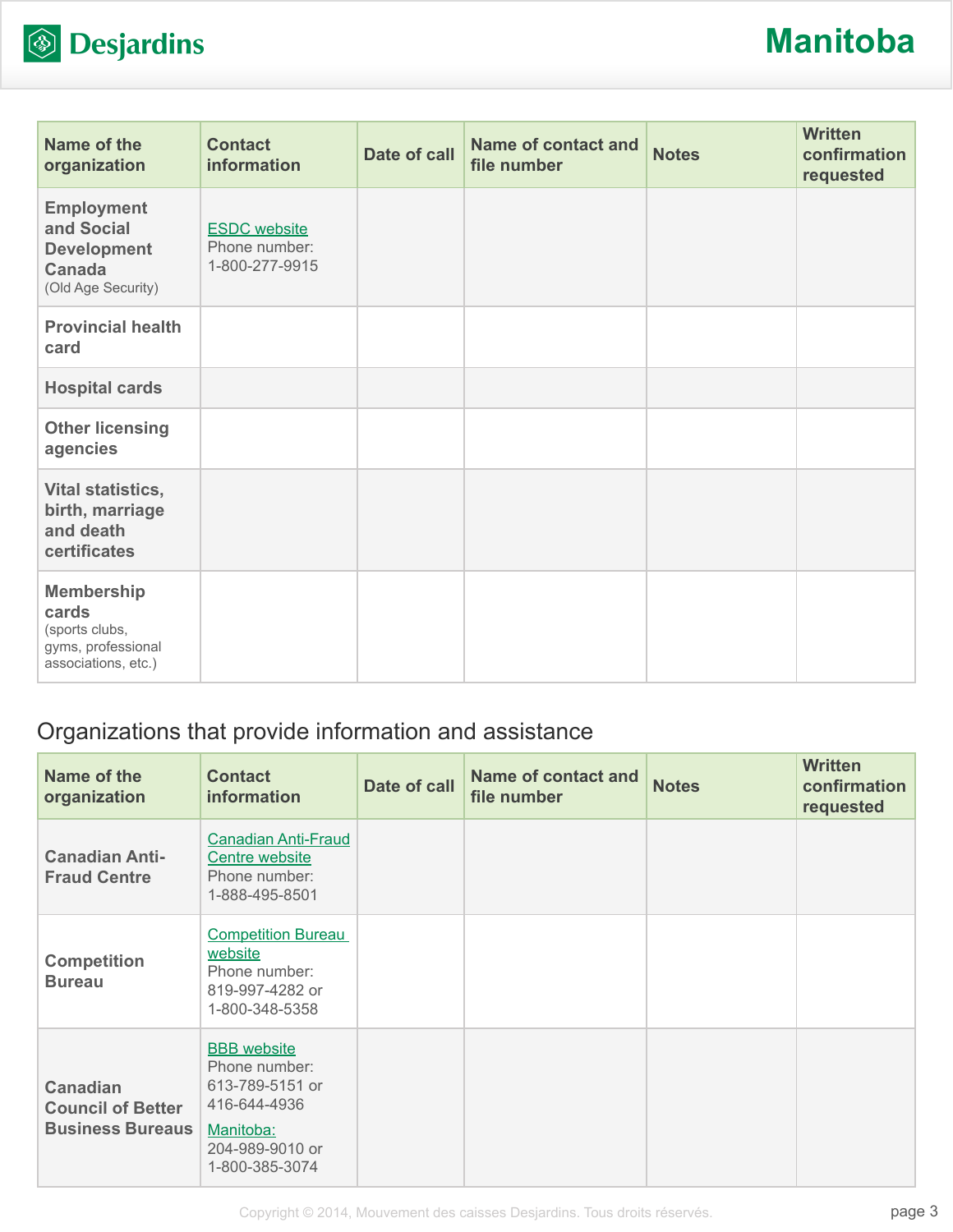## Section 2: Directory of organizations that can help you

List of organizations you should contact if you discover or suspect you are the victim of identity theft. It will help you keep track of your activities and take action to minimize damages and restore your identity.

### National resources

#### Credit bureaus

| Name of the<br>organization | Name of the organization                                  | <b>Description</b>                                                                                                                                                               |
|-----------------------------|-----------------------------------------------------------|----------------------------------------------------------------------------------------------------------------------------------------------------------------------------------|
| Equifax                     | Equifax website<br>Phone number: 1-800-465-7166           | To get a copy of your credit report, request corrections when<br>necessary and put a fraud alert on your file.<br>Please note that this alert will be valid for a 6 year period. |
| <b>TransUnion</b>           | <b>TransUnion website</b><br>Phone number: 1-800-663-9980 | To get a copy of your credit report, request corrections when<br>necessary and put a fraud alert on your file.<br>Please note that this alert will be valid for a 6 year period. |

#### Identity theft prevention organizations

| Name of the<br>organization                                            | <b>Contact information</b>                                                                                  | <b>Description</b>                                                           |
|------------------------------------------------------------------------|-------------------------------------------------------------------------------------------------------------|------------------------------------------------------------------------------|
| <b>Canadian Anti-</b><br><b>Fraud Centre</b>                           | <b>Canadian Anti-Fraud Centre</b><br>website<br>Phone number:<br>1-888-495-8501 or 1-705-495-8501           | To report telemarketing, Internet (email) or any type of financial<br>fraud. |
| <b>Canadian Health</b><br><b>Care Anti-Fraud</b><br><b>Association</b> | <b>CHCAFA</b> website<br>Phone number:<br>416-593-2633 or 1-866-962-4222                                    | To report health care fraud.                                                 |
| <b>RCMP's Scams</b><br>and Fraud section                               | <b>RCMP</b> website<br>Phone number: 204-983-5420<br>For more telephone numbers, visit the RCMP<br>website. | To report cases of fraud that did not occur online.                          |

#### Government agencies

| Name of the<br>organization                                     | <b>Contact information</b>                          | <b>Description</b>                                                                                                                                                                                                                                   |
|-----------------------------------------------------------------|-----------------------------------------------------|------------------------------------------------------------------------------------------------------------------------------------------------------------------------------------------------------------------------------------------------------|
| <b>Employment</b><br>and Social<br><b>Development</b><br>Canada | <b>ESDC</b> website<br>Phone number: 1-800-622-6232 | To report that your social insurance number is being used<br>fraudulently and to request that it be destroyed and new one<br>issued.<br>Please note that if a new SIN is requested, you will be<br>responsible for 2 SINs for the rest of your life. |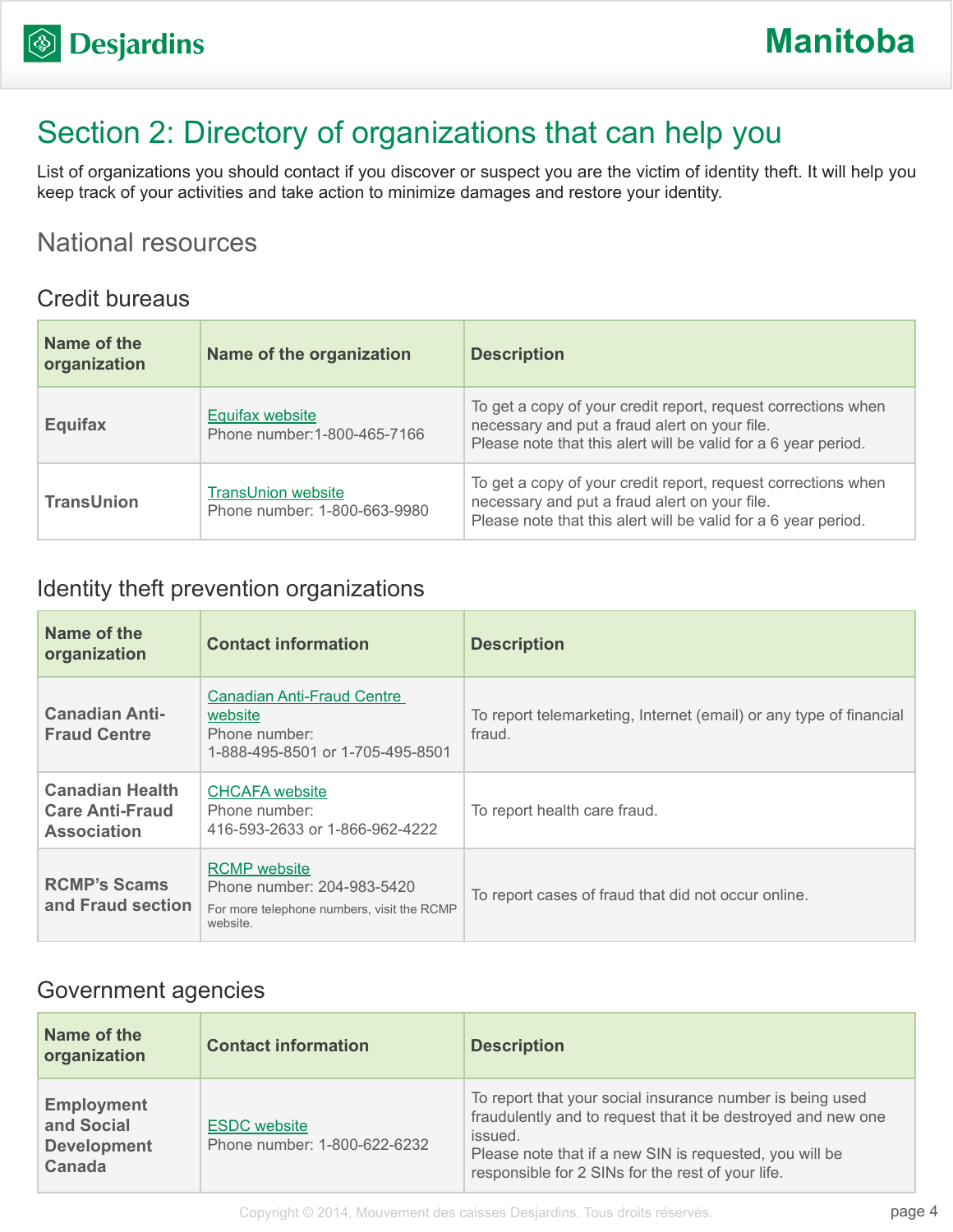

# **Manitoba**

| Name of the<br>organization                                                           | <b>Contact information</b>                                                                                                        | <b>Description</b>                                                                                                                                                                      |
|---------------------------------------------------------------------------------------|-----------------------------------------------------------------------------------------------------------------------------------|-----------------------------------------------------------------------------------------------------------------------------------------------------------------------------------------|
| <b>Passport Canada</b>                                                                | <b>Passport Canada</b><br>Phone number: 1-800-567-6868<br>Calls outside Canada and the U.S.:<br>819-997-8338                      | To report that your passport is perhaps being used fraudulently<br>and to request a new one, where applicable.                                                                          |
| Immigration<br>and Citizenship<br><b>Canada</b>                                       | Immigration and Citizenship<br>Canada website<br>Phone number: 1-888-242-2100<br>For a permanent resident card:<br>1-800-255-4541 | To report that your proof of citizenship or landed immigrant card<br>are perhaps being used fraudulently and to request that it be<br>destroyed and a new one issued, where applicable. |
| <b>Employment</b><br>and Social<br><b>Development</b><br>Canada<br>(Old Age Security) | <b>ESDC</b> website<br>Phone number: 1-800-277-9914                                                                               | To report that your identity is perhaps being used to receive<br>OAS cheques fraudulently.                                                                                              |
| <b>Canada Revenue</b><br><b>Agency</b>                                                | <b>Canada Revenue Agency website</b><br>Phone number: 1-800-267-6999 or<br>1-888-892-5667                                         | To check whether a charity is registered.                                                                                                                                               |
| <b>RCMP</b><br>(Canadian Firearms<br>Program)                                         | <b>RCMP</b> website<br>Phone number:<br>613-993-7267 or 1-800-731-4000                                                            | To get a new firearm permit.                                                                                                                                                            |

## Other agencies

| Name of the organization                                                                                             | <b>Contact information</b>                                                                                                  |
|----------------------------------------------------------------------------------------------------------------------|-----------------------------------------------------------------------------------------------------------------------------|
| <b>Office of the Privacy Commissioner of Canada</b>                                                                  | Commissioner's website<br>Phone number: 613-947-1698 or 1-800-282-1376                                                      |
| <b>Canadian Bankers Association</b><br>To consult the Canadian Code of Practice for Consumer Debit<br>Card Services. | <b>Association website</b><br>Phone numbers:<br>Head office: 416-362-6092<br>Montreal: 514-840-8747<br>Ottawa: 613-234-4431 |
| <b>Consumer's Association of Canada</b>                                                                              | <b>Association website</b><br>Phone number: 613-238-2533                                                                    |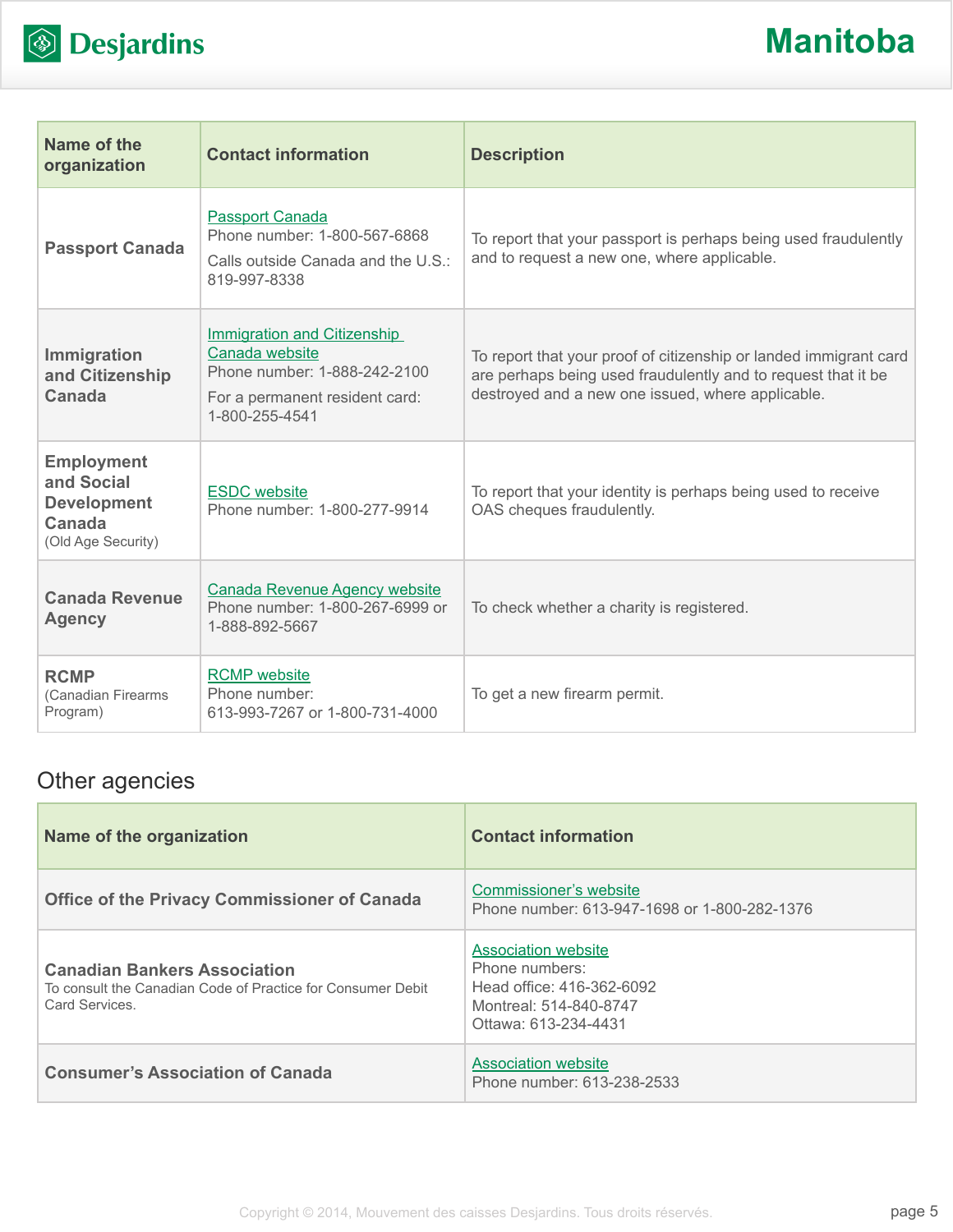

| <b>Name of the organization</b>                    | <b>Contact information</b>                                                                                                                                                                                        |
|----------------------------------------------------|-------------------------------------------------------------------------------------------------------------------------------------------------------------------------------------------------------------------|
| <b>Canadian Council of Better Business Bureaus</b> | <b>BBB</b> website<br>Phone number: 613-789-5151 or 416-644-4936<br>Manitoba:<br>Phone number: 204-989-9010 or 1-800-385-3074                                                                                     |
| <b>Retail Council of Canada</b>                    | <b>RCC</b> website<br>Phone number: 1-888-373-8245<br>West: 204-253-1654 or 1-888-254-1654<br>Grocery Division - Primary: 1-888-373-8245                                                                          |
| <b>Credit Counselling Canada</b>                   | <b>Credit Counselling Canada website</b><br>Phone number: 1-888-527-8999<br>Manitoba Credit Counselling website<br><b>Community Financial Counselling Services in Manitoba:</b><br>204-989-1900 or 1-888-573-2383 |
| <b>Public Interest Advocacy Centre</b>             | <b>PIAC</b> website<br>Phone number: 613-562-4002                                                                                                                                                                 |
| <b>Interac Association</b>                         | Interac website<br>Phone number: 416-632-8550 or 1-855-789-2979                                                                                                                                                   |
| <b>Consumer Measures Committee</b>                 | <b>Committee website</b><br>Fax number: 613-952-6927                                                                                                                                                              |

### Provincial resources

| Name of the<br>organization                | <b>Contact information</b>                                                                                          | <b>Description</b>                |
|--------------------------------------------|---------------------------------------------------------------------------------------------------------------------|-----------------------------------|
| <b>Manitoba Public</b><br><b>Insurance</b> | Manitoba Public Insurance website<br>Phone number: 204-985-7000<br>Phone number outside Winnipeg:<br>1-800-665-2410 | Driver's licence and registration |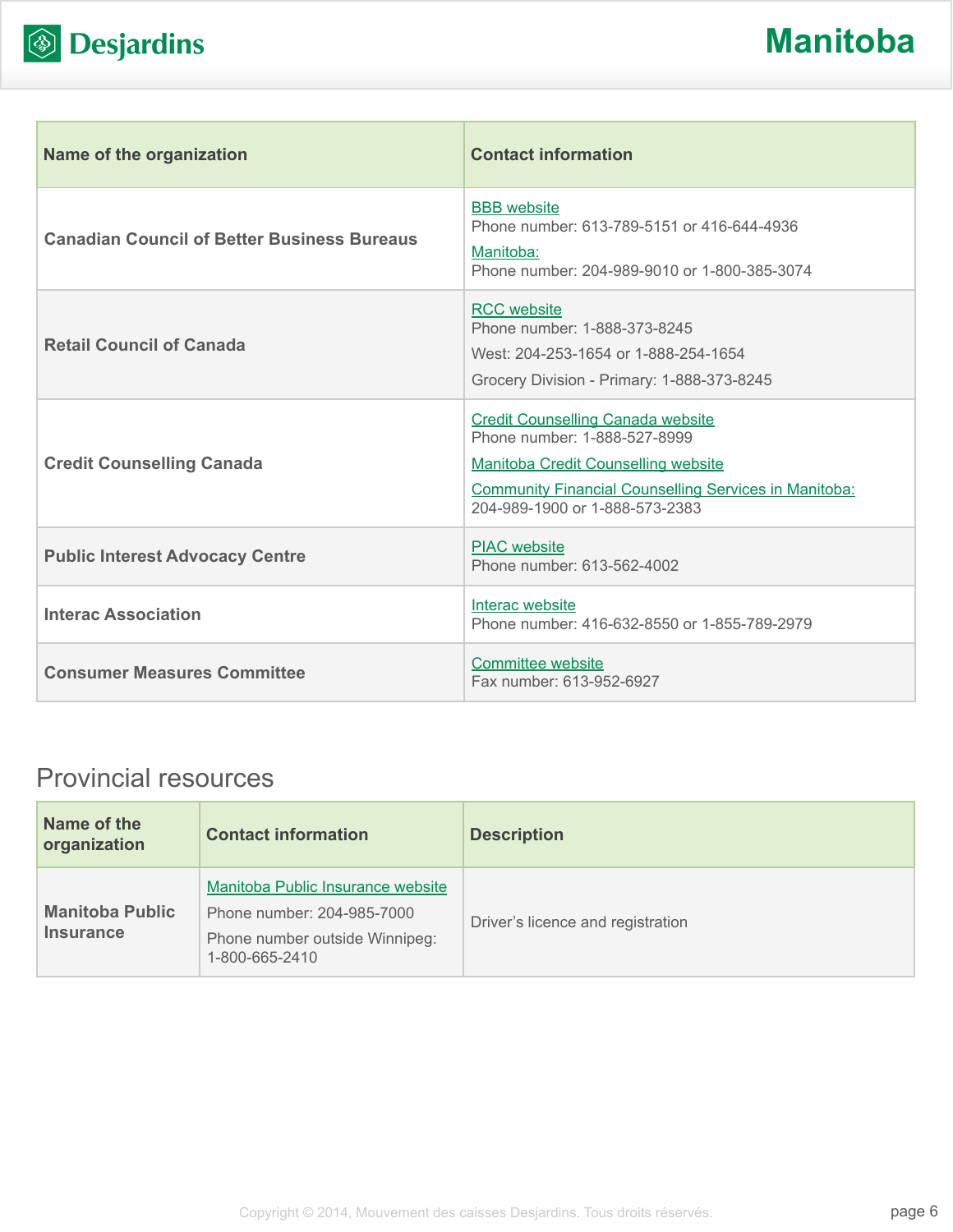

| Name of the<br>organization                                          | <b>Contact information</b>                                                                                                                                                                                               | <b>Description</b>                    |
|----------------------------------------------------------------------|--------------------------------------------------------------------------------------------------------------------------------------------------------------------------------------------------------------------------|---------------------------------------|
| <b>Insured Benefits</b><br><b>Branch - Manitoba</b><br><b>Health</b> | Manitoba website<br>Phone numbers:<br>204-786-7101<br>1-800-392-1207<br>204-945-3744<br>1-866-626-4862<br>To apply:<br>204-786-7101<br>1-800-392-1207<br>Health care abuse/fraud line:<br>204-786-7118<br>1-866-778-7730 | Health and health insurance card      |
| <b>Vital Statistics</b><br><b>Agency</b>                             | <b>Canadian Vital Certificates website</b><br>Phone numbers: 204-945-3701 or<br>1-866-949-9296                                                                                                                           | Birth, marriage and death certificate |
| <b>Manitoba</b><br>Government<br><b>Inquiry</b>                      | Manitoba website<br>Phone number: 204-945-3744 or<br>1-866-626-4862                                                                                                                                                      | Public information service            |